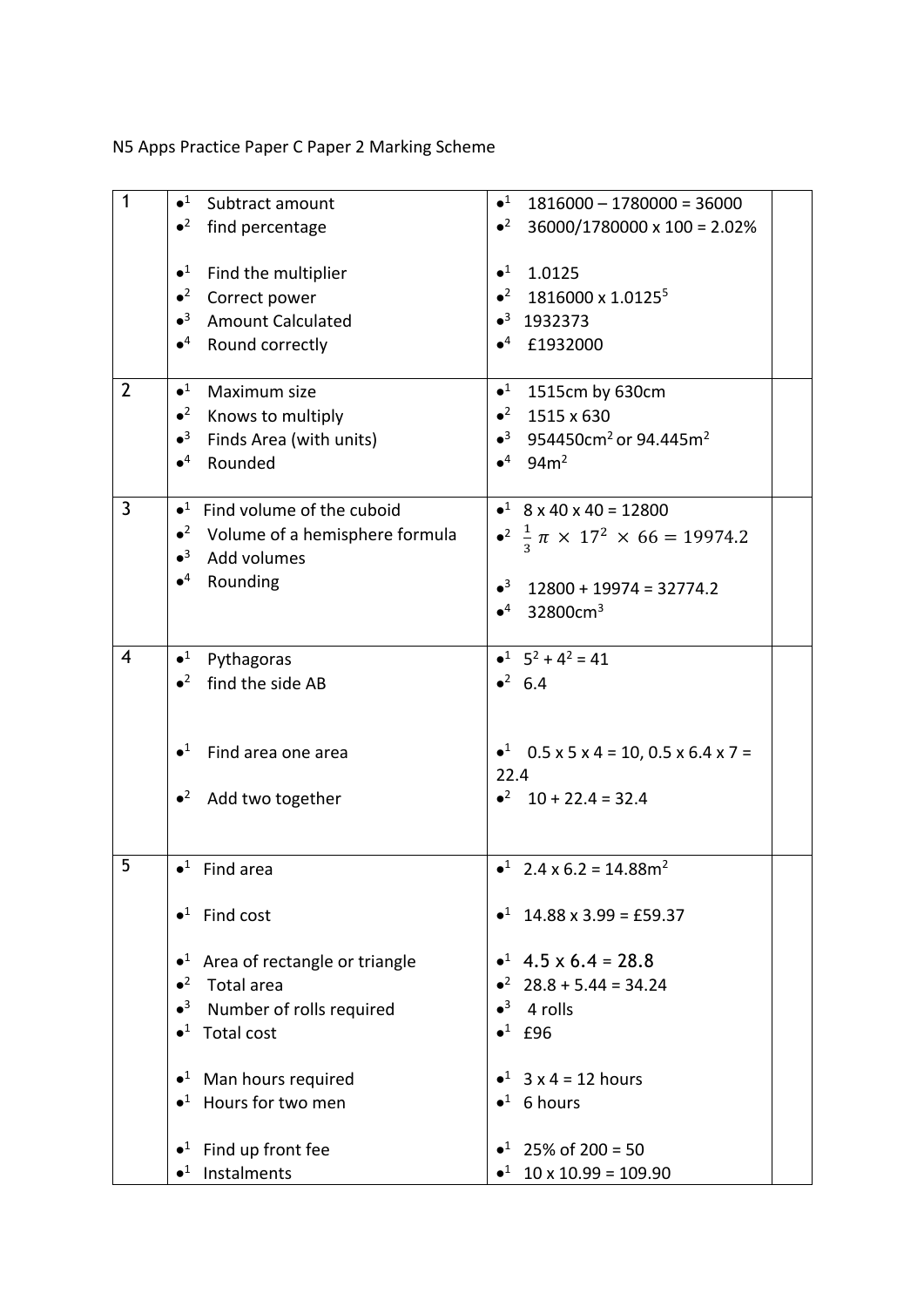|                | $\bullet$ <sup>1</sup> Final payment                                                                                                                                                                                                                                                                                                                                     | $\bullet^1$ 200 - 159.90 = £40.10                                                                                                                                                                                                                                                                                       |
|----------------|--------------------------------------------------------------------------------------------------------------------------------------------------------------------------------------------------------------------------------------------------------------------------------------------------------------------------------------------------------------------------|-------------------------------------------------------------------------------------------------------------------------------------------------------------------------------------------------------------------------------------------------------------------------------------------------------------------------|
| 6              | $\bullet^1$<br>Form table<br>$\bullet^2$<br><b>Correct calculations</b><br>$\bullet^3$<br>Most stated<br>$\bullet^1$<br>Multiply number of boxes by price<br>$\bullet^2$<br>Add on price of container<br>$\bullet^1$<br><b>Correct Calculation</b><br>$\bullet^2$<br>Convert into hours and minutes<br>$\bullet^1$<br>Add time<br>$\bullet^2$<br>Subject time difference | $\bullet^1$<br>$\bullet^2$<br>$\bullet^3$<br>2500 boxes<br>$\bullet^1$ 2500 x 1.50 = 3750<br>$\bullet^2$<br>£5200<br>$\bullet^1$ 3500/400 = 8.75<br>$\bullet^2$ 8 hours and 45 minutes<br>$\bullet^1$ 9am + 8 hours 45 minutes =<br>5.45pm<br>$•2$ 12.45pm                                                              |
| $\overline{7}$ | $\bullet^1$ Find Median<br>• <sup>2</sup> Find $(x - x)^2$<br>$\bullet^3$<br>Formula<br>$\bullet^4$<br>State median Q1 and Q3<br>$\bullet^1$<br><b>Compare Averages</b><br>$\bullet^2$ Compare Standard Deviation                                                                                                                                                        | $•1$ 46.5<br>$\bullet^2$ 56.25, 2.25, 6.25, 6.25, 6.25,<br>72.25<br>$\bullet^3$<br>$\bullet^4$<br>5.46<br>$\bullet^1$<br>The average time for the race<br>to be completed was lower in the<br>second race than the first.<br>$\bullet^2$ The times in the second race<br>were most consistent compared to<br>the first. |
| 8              | $\bullet^1$<br>4 correct<br>$\bullet^2$<br>4 correct<br>$\bullet^3$<br>Add time                                                                                                                                                                                                                                                                                          | $\bullet^1$ See diagram<br>$\bullet^2$ see diagram<br>F<br>D<br>C<br>A<br>G<br>н<br>Ε<br>B<br>$\bullet^3$ 4.12 + 26 mins = 4.38pm                                                                                                                                                                                       |